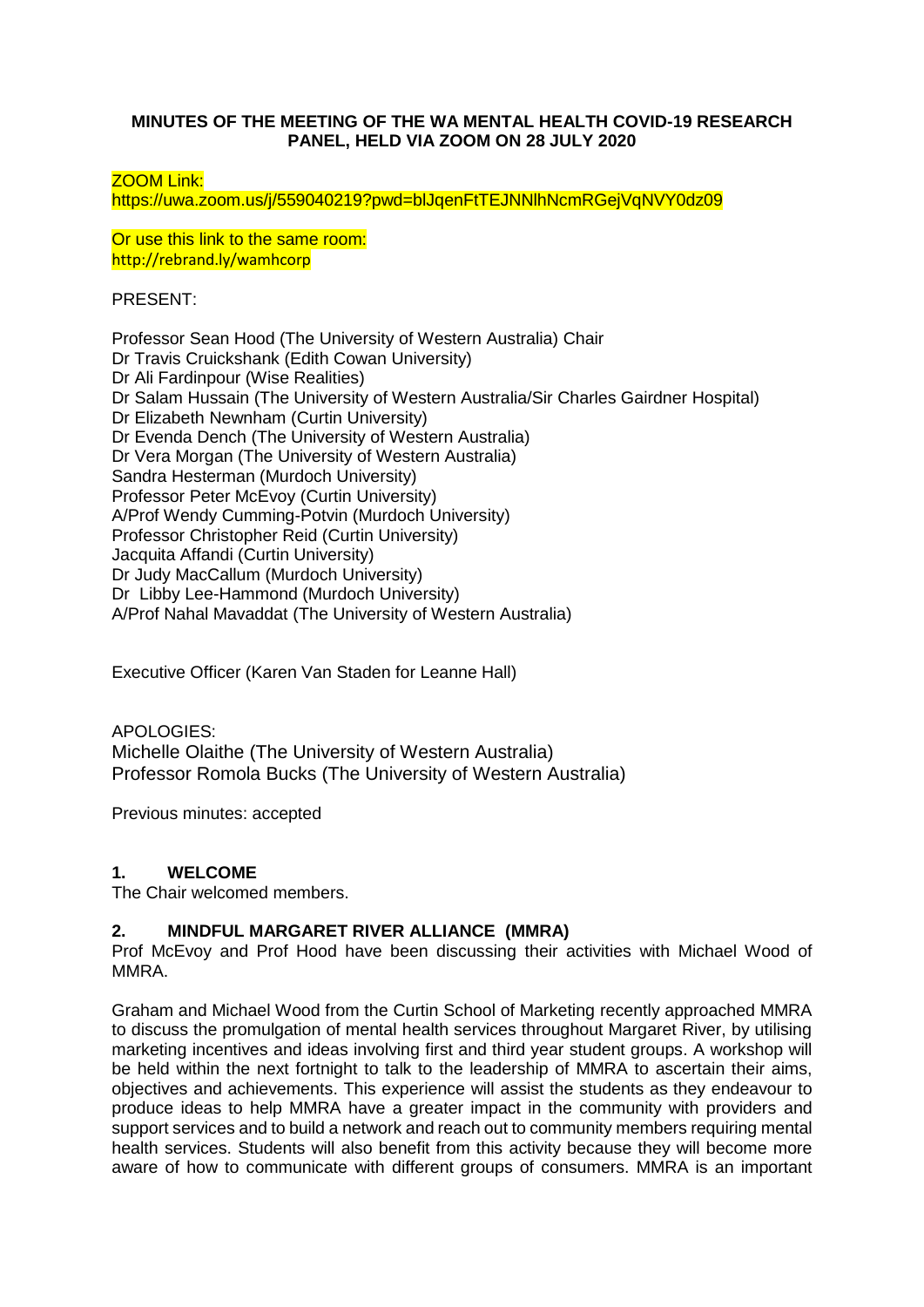entity in the current COVID environment and subsequent rising community concern. Graham expressed his appreciation for the opportunity to connect with WAMH-CoRP - a branch of mental health researchers who came together uniquely across all the universities in WA to try to coordinate some mental health responses relating to COVID and potential interface with collaborators. He advised the Committee to contact him should any opportunites arise in the future.

The marketing plan is an important step in implementing and coordinating resources and people. By November, a draft marketing plan will be finalised.

Dr Hussain advised that an incentive parallel to the MMRA is a Government initiative to establish a Fremantle mental health hub, so it is essential for this Committee to try and find a link with the people who are running projects from the hub as there is a lot of community involvement and specialised services being considered. Early involvement with the hub may be helpful.

# **3 DIRECTORY OF MEASURES (MCEVOY)**

Prof McEvoy advised that all the measures for the general baseline survey of teriary educators and students are ready to go. The links and invitation emails will be forwarded to Members with a request to disseminate widely throughout your respective networks. A strategy for distributing more widely to the general population would be very useful, possibly via the electoral roll. (Update to be provided at the next meeting). The baseline survey includes measures for BHP9 for depression, Gad7 for anxiety, a range of items about different work place stresses, work place supports, physical health questions, exercise, alcohol use, caffein use, smoking, use of telehealth services for physical and mental health, preferences for using them moving forward, an intolerance of uncertainty questionnaire, individual difference factor in terms of capacity to tolerate uncertainty, and a wellbeing scale. Prof Hood thanked Prof McEvoy for his effort in getting all the measures ready to go. It was noted that an ethics amendment was submitted last week so final ethics approval should be granted prior to launching the survey. The next stage will discuss what to include in the follow up.

### *Action*:

J Affandi to recirculate to the group the *invitation to participants* document together with the brochure that was disseminated to universities. A standard template to be forwarded to Dr E Dench via L Hall.

Dr Dench to check on permissions to sample staff and students at UWA.

### **4. WORKGROUP UPDATES**

### **a. CIVIC**

J Affandi advised that the CIVIC group is going ok – they are exploring the electoral roll at the moment - she will report back to the Committee on progress.

Other FIFO projects involving Civic are also going well (via DETECT and CIVIC) with Mineral Resources and the Mining Council. Currently awaiting support funding for this work.

### **b. Digital Telehealth**

DoH Digital CRC Mental Health Project meeting is scheduled on Wednesday 5 August 2020. Prof Hood is not sure if he will be attending however, Dr Morgan and Prof Waterreus will attend. Participants were asked to report back to the next meeting of this Committee.

### **c. Workforce**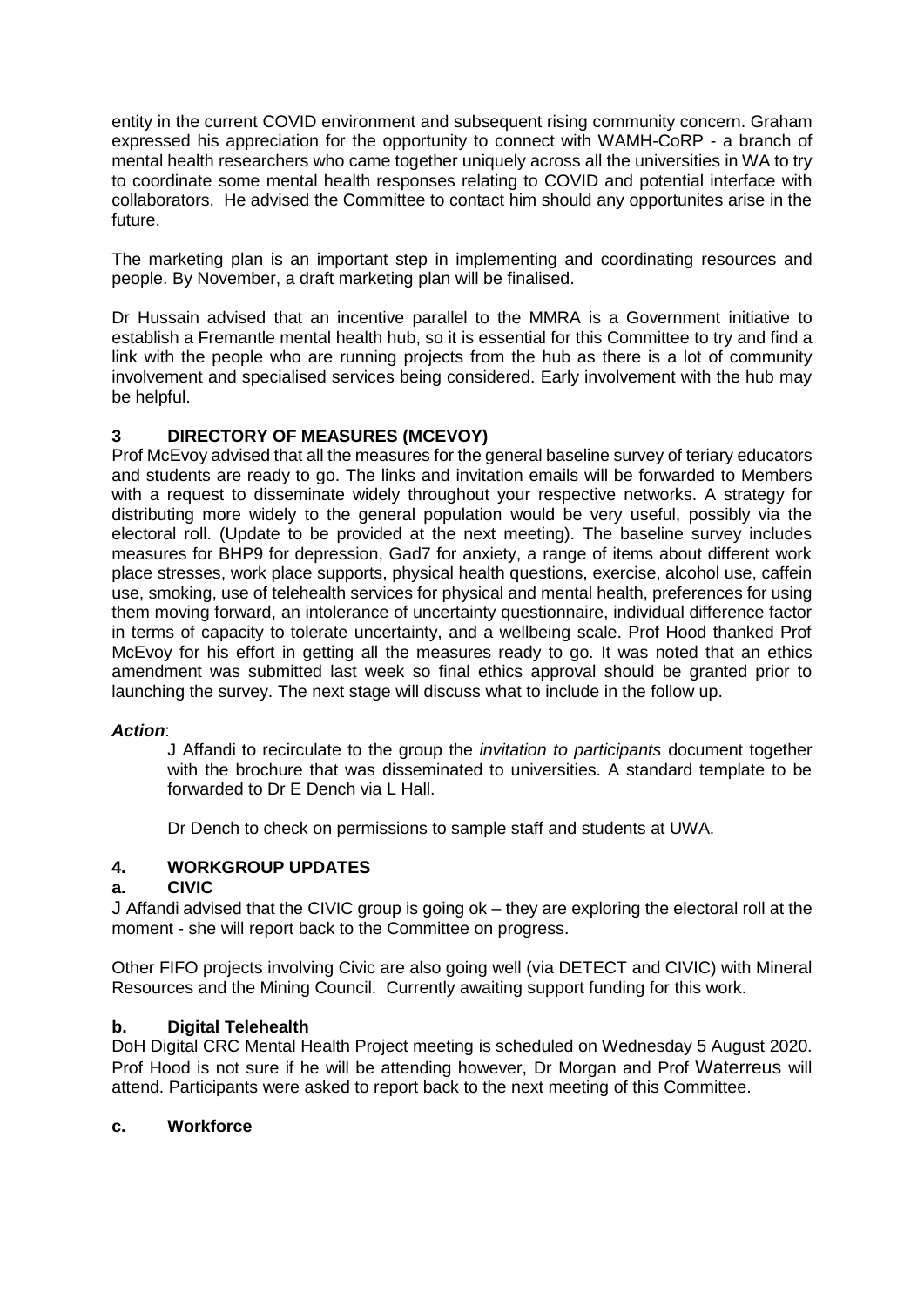Dr MacCallum advised they have been working on the Civic Mine and the type of baseline qualitative data that will come from that. The next group to be surveyed after universities will be school teachers.

W Cumming-Potvin mentioned that before joining this group, she and Dr Gardner submitted an application for seed funding at Murdoch University. One of the conditions was to have an Early Career Researcher paired with a more established researcher, unfortunately that funding was cancelled due to COVID. Libby advised that she has a small grant from the WA Research Group which supports education - she is interested in exploring with small focus groups, tertiary students' perceptions of the impact of changes to teaching and learning as it went to online mode. In some ways its connected to today's discussions, and was of interest to Libby on how changes contribute to student resilience or perhaps degrade student resilience and contribute to their dependence on certain kinds of support. It will be interesting to see what topics arise from students and staff when interviewed.

Dr Fardinpour updated the Committee on the Fiona Stanley workforce MWellness project. The application for the colour project is being submitted in RGS. He is currently working on the concept art-over which will be emailed to Members for feedback - as Practitioners in particular, on whether you would bring your group therapies to an environment like that.

Prof McEvoy suggested that the project with Dr Newnham could extend to include first responders. He has done some work with St Johns. A pilot study to include risk factors of first responders / paramedics, and pre-hospital workers could lead to futher funding. Prof Hood mentioned that the College of Psychiatrists are keen for mental health care workers to have a sub-group analysis to find out the issues of that particular group.

Dr Fardinpour mentioned that he has started working with UWA and other universities on developing simulation projects and virtual reality and is applying for a grant. There is interest from the PCH psychology ward if the grant has merits such as training for students, doctors and specialists. Prof Hood commented that there are certain disciplines in medicine suited to simulations, the clearest one is probably anaesthetics where the similations are so realistic. What is sometimes witnessed are PTSD behaviours related to training because the unexpected stress is so realistic that it does stress participants – there is a lot of data on this. Staff are trained each year on how to deal with very unwell patients, challenging procedures such as safe control and restraint. Some staff have been injured from the training experience due to a few patients being psychotically driven. Prof Hood is not sure how that would translate to a virtual setting however, he acknowledged that there are many opportunities. Dr Fardinpour commented that safety is one of the affordances of the technology. Kevin Chai at Curtin Centre for Computation is happy to explore the idea of AI and machine learning.

### **5. PROJECT UPDATES**

Prof Hood and Dr Newnham gave an update on the health care workers project:

Each university received an allocation of \$1mil, \$150,000 for a project in Prof Hood's name. The first project meeting occurred on Friday 24 July 2020 to discuss expenditure and to run the project under Dr Newnham. Prof McEvoy and Dr Newnham have identified a key person to be employed on the project which is going well, so the focus now is to finalise the goals and outcomes for this project and submit to UWA. Prof Hood will take responsibility for governance this week. Funding was supposed to be accessible from 1 July 2020.

Dr Newnham has been making progress on ethics, finalising measures, and ensuring relationships are in place for delivery of the survey.

*Action*: Prof Hood to circulate the governance document to members of this Committee.

# **8. NEW BUSINESS**

*Early Childhood Education Project:* S Hesterman advised that this project involves two surveys: one for parents, and one for early childhood teachers. The survey for parents of